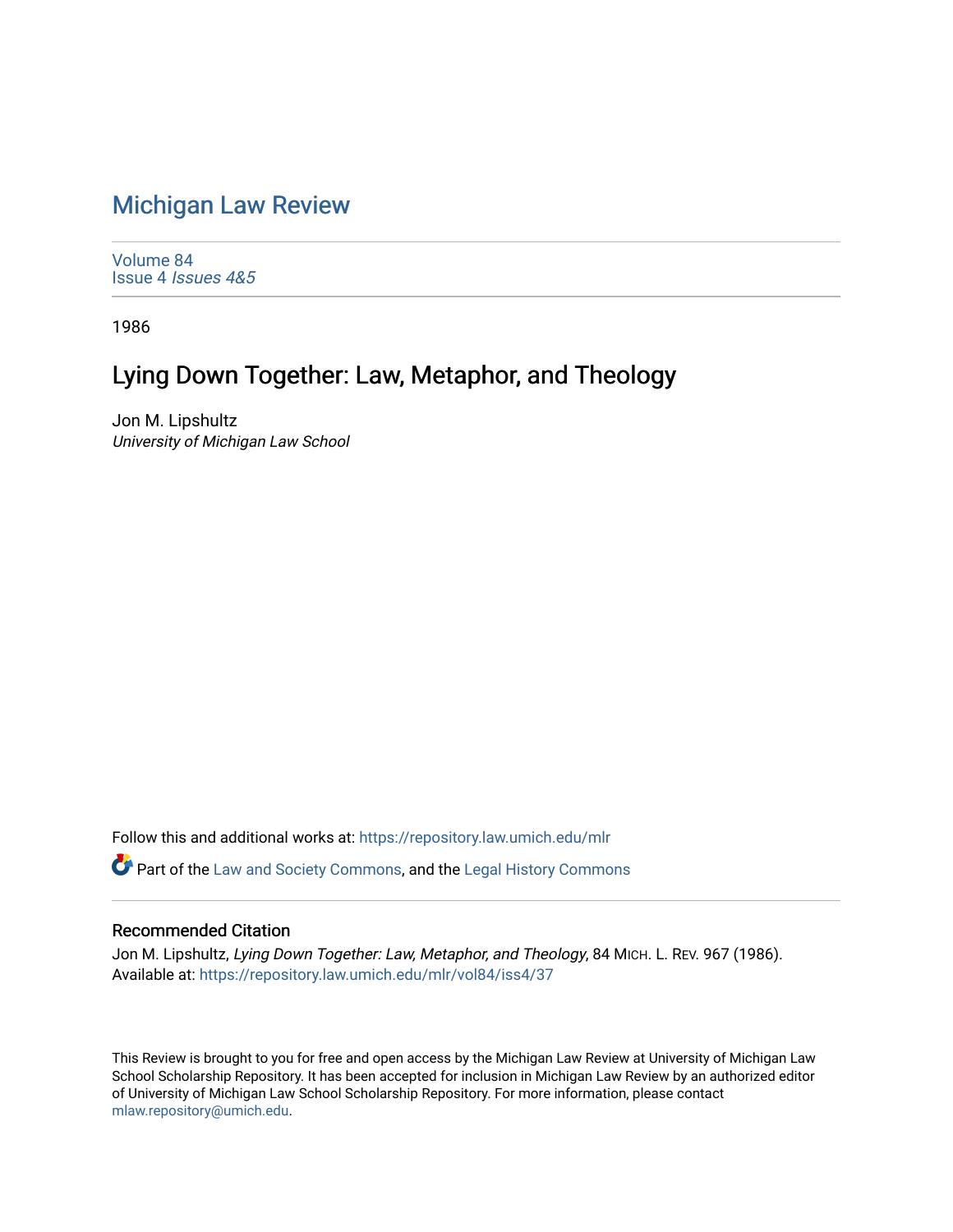LYING DOWN TOGETHER: LAW, METAPHOR, AND THEOLOGY. By *Milner S. Ball.* Madison: University of Wisconsin Press. 1985. Pp. xiv, 191. \$24.

Milner S. Ball's1 *Lying Down Together: Law, Metaphor, and Theology* is an ambitious, idiosyncratic, and ultimately disappointing attempt to define a new metaphor for understanding and using law. Professor Ball argues that one should think of law in metaphorical terms, insofar as metaphors are ubiquitous in our society. Not only are they descriptive "tools of sportscasters and poets, but [they are also] a kind of fundamental sense whereby we understand the world, perceiving one experience in terms of another" (p. 22).

But while metaphors presumably can enrich human understanding by illustrating abstract concepts *(e.g.,* "labor is a resource" (p. 22)), . the danger is that they can also limit our understanding to the point of view embodied in the metaphor. As Ball notes in relation to the above example, "If labor is viewed only as a resource, then exploitation is masked by neutral-sounding economic statements *(e.g.,* the cost of labor, like that of all resources, should be held down; cheap labor is good) which hide human misery behind an unexamined metaphor" (p. 22). Thus, Ball argues, "[w]ithout access to alternate metaphors, we act and think on the basis of limited comprehension masquerading as the whole truth" (p. 22).

In Ball's view, metaphor has equal usefulness, and potential for harm, when applied to the law. More specifically, his basic premise is

I. Professor of Law, University of Georgia.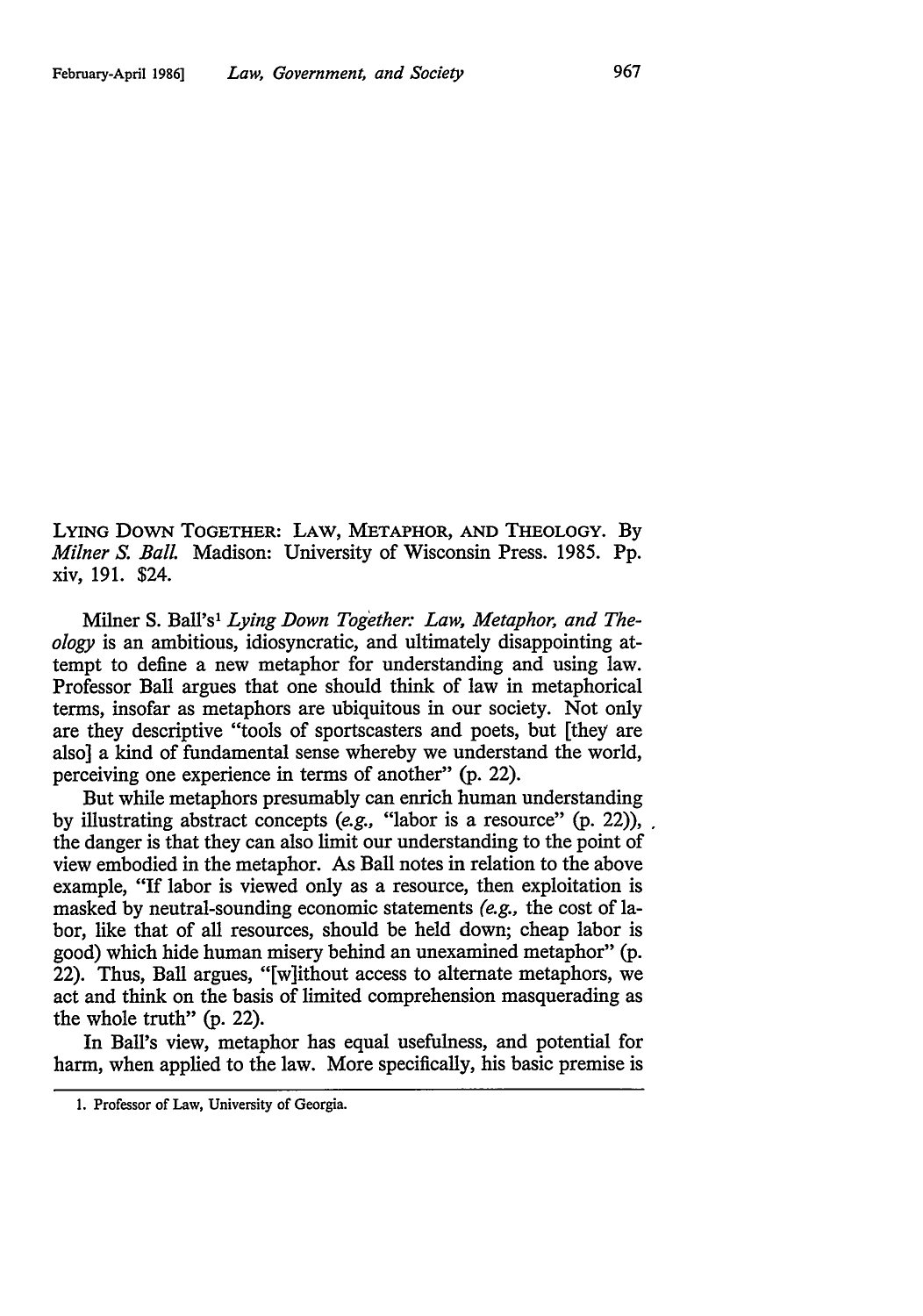that society has too long languished under the metaphorical strictures of law as "the bulwark of freedom" (p. 23), without attempting to uncover alternate metaphors. Under the "bulwark" metaphor, the law seeks to protect entrenched and powerful interests by erecting barriers that deny weaker interests access to justice. In order to combat the unfairness and insensitivity embodied in such a system, Professor Ball urges that society adopt the alternative metaphor of law as a "medium" instead of a "bulwark."

Law as medium is a defensive metaphor. As opposed to law as bulwark, law as medium seeks not. to achieve simple law and order, but rather seeks to promote "responsible human intercourse" (p. 33). Ball believes that in a world in which the law-as-medium metaphor is fully accepted, communication between all classes of people would be perfect, class conflict would be correspondingly reduced, and there would be no need for the limits and barriers of the bulwark.

There are, of course, inherent limitations to the applicability of theoretical models to real-world legal issues. 2 The author attempts to address these limitations by devoting three of the book's six chapters to a discussion of how "law as medium" is manifested in various guises in the developing law of the sea and coast. In these chapters, he seeks to apply the abstract ideas posited in the first two chapters to an important and real legal forum.

Because professor Ball's conception of law as medium presupposes "that [law] is the medium of the human community as community" (p. 34), his attempt to integrate this philosophical, community-oriented framework with the realities of the law of the sea and coast is often unconvincing. While the metaphor of law as medium is, by Ball's own admission, only fully viable in a legal system founded on shared community values, the law of the sea and coast (as well as most other areas of law in our society) is instead rooted in intense interplay among competing, independent interests of parties often motivated by economic concerns.

It is to this dilemma that the book's problematic sixth and final chapter is devoted. In Chapter Six, Ball recognizes that law as medium is a flawed metaphor for the role of law in our society, but instead of concentrating his energies on excising and promoting those aspects of his conception that *are* of value today, he attempts to evoke from theological sources a "Peaceable Kingdom" in which the entire metaphor would be valid. As Professor Ball recognizes in the book's preface, the value of such an enterprise to most readers is not immediately apparent (p. xiii). Although his self-consciousness is admirable, his insistence on moving the book toward a utopian rather than a more

<sup>2.</sup> As the author himself notes: "There is nothing inherent in the natural world that deter· mines what we make of its figurative possibilities. This is another way of saying again that there is not an objective truth-in-itself out there to which our words are to correspond." P. 28.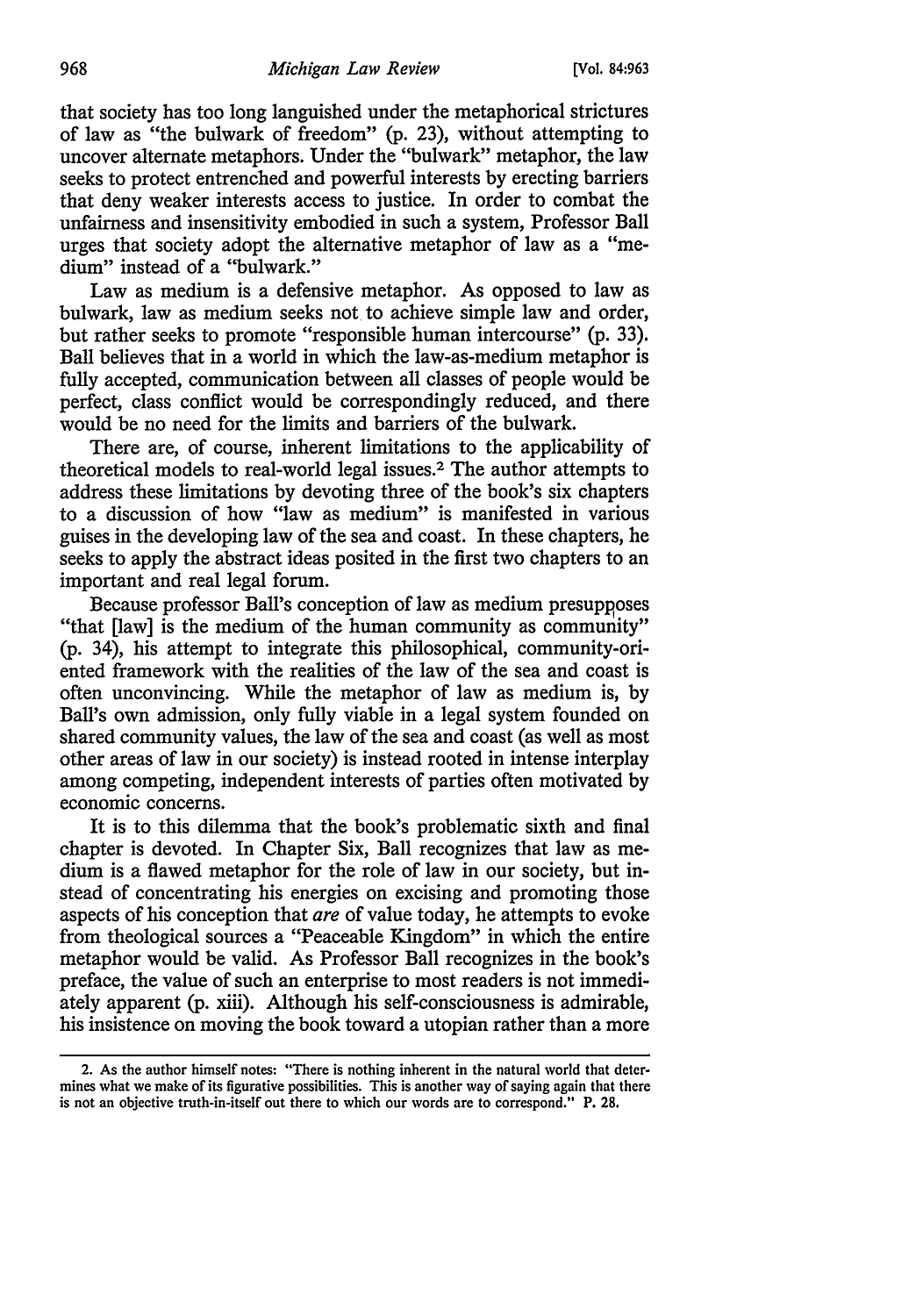limited and practical conclusion obscures obvious inconsistencies and counterarguments, and bypasses opportunities to emphasize the practical applications of his insights.

Professor Ball often merely illustrates the obvious notion that man's preconceptions are a negative.force insofar as they limit his ability to reason creatively and to take account of alternative points of view. He considers, for example, the loggerhead turtle, a threatened species that conservationists (including Ball's son) are working to protect. One distinguishing characteristic of the loggerhead is its inability to blink. Thus, in their infrequent forays onto the beaches, these great turtles must shed tears to wash out the sand that gets into their eyes. Experienced turtle watchers like Professor Ball's son understand that this physiological reaction is entirely mechanical. Tourists, however, insist on making human attributions. Even after Ball's son explains the tears, tourists repeatedly ask: "Yes, but why are they so sad?" (p. 4).

As this anecdote illustrates, reality is what we make of it. Although the tourists presumably are not disturbed by the blatant inaccuracy of their perceptions of the loggerhead, the son's understanding of the turtle is not only more knowledgeable but also more responsible, because it is an understanding based on "livelier, richer realities" (p. 11). Professor Ball quite correctly points out that this ability to look beyond the strictures of preconceived realities has been an invaluable part of major scientific advances.

But what of law? Professor Ball insists that if law is a science, it must necessarily be at least as creative a science as biology, physics, or astronomy, for "far more than turtles and black holes, law is our creation. There is no external, objective law or legal system for which we are the mere messengers and instruments" (p. 16). While Ball argues that law should be infused with creativity to move *away* from the lawas-bulwark metaphor, he fails to acknowledge that the flip side to this argument is also plausible; that is, the very fact that no objective legal truths exist may be the strongest argument for *preserving* law as a bulwark. In defining limits, law protects society as a whole by keeping the powers that be in check.

The law depends upon the consent of powerful interests to be viable precisely *because* it is not founded on objective truths. Revolutionary scientific advances have the power to effect great upheavals because they represent a demonstrable movement toward truth. But having no similar source of independent power, law necessarily depends upon consensual grants of power. In the modern world, law seeks "justice" not in an absolute sense, but rather within the parameters delineated by those with economic and military might. Those with such might delegate power to legal systems because the resulting benefits of order and stability outweigh the reduction of power that is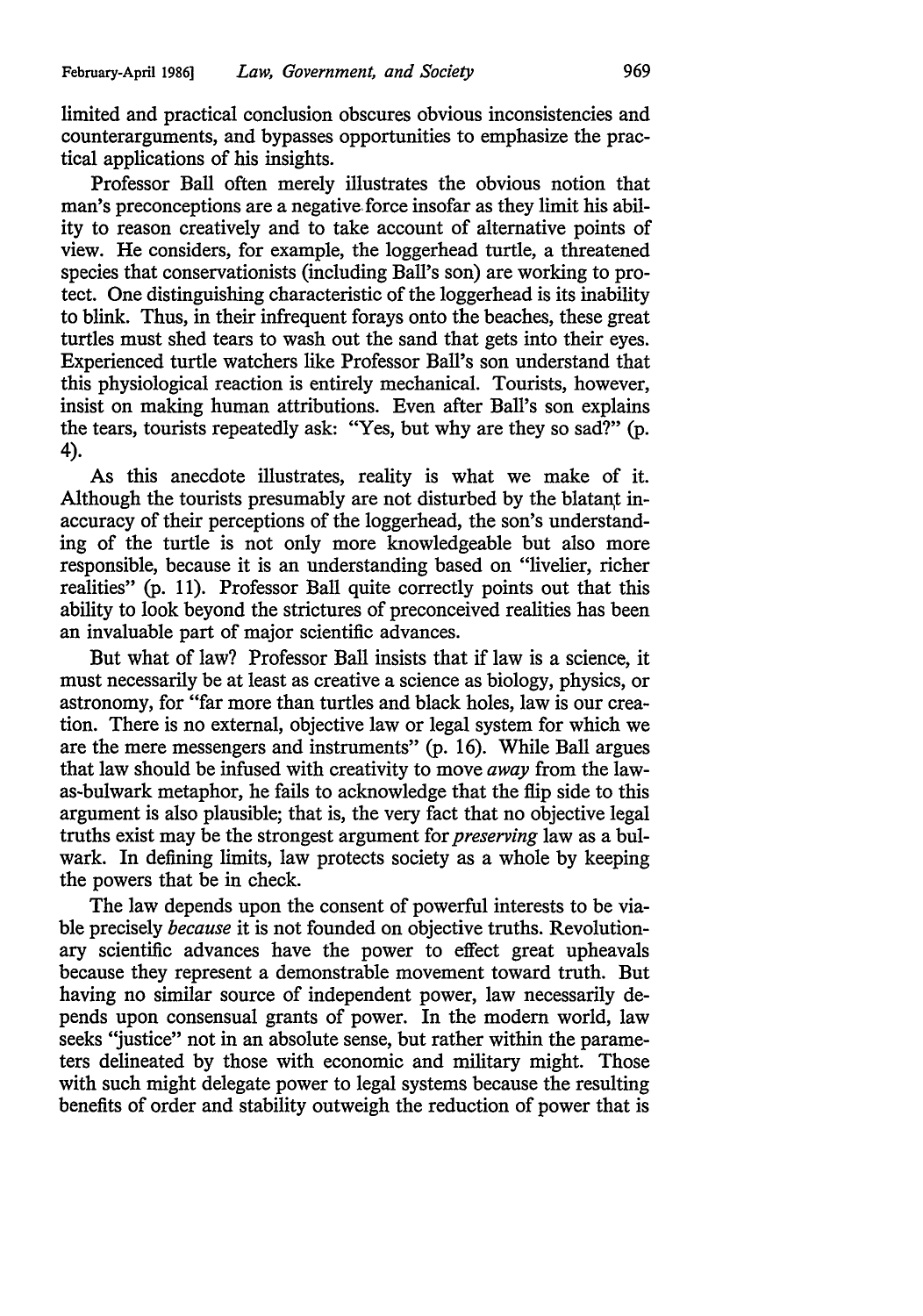necessarily incurred. Thus, in areas of the world in which legal systems are not effective in achieving order and stability, there is correspondingly less incentive for powerful interests to work within the law.

Implicit in Professor Ball's arguments against law as bulwark is a recognition of law's indebtedness to the consent of powerful interests. Indeed, he devotes the bulk of Chapter Two to the injustice engendered by such a system, noting that "[t]he law-as-bulwark metaphor . . . allows injustice to harden into law which then commands obedience" (p. 25). As obvious examples, he cites tax and zoning laws, which in his view seek to preserve not justice but rather "maldistribution of wealth" and "economic-racial oppression" (p. 25). From this perspective, "law becomes the systemic, degenerative brute force of the powerful."3

These observations contain quite a bit of truth, but to some extent the use to which Professor Ball puts them is an exercise in sophistry. Few champion a legal system that *spews* forth injustice unflinchingly for the sake of preserving the economic status quo. To be sure, our present legal system has such unjust aspects; however, it also has many beneficial aspects. By presenting examples that illustrate only the ugliness of the present system, however, Ball prepares the reader to accept his "alternative metaphor," law as medium. In contrast to the bulwark, law as medium lets "justice flow like water, and integrity like an unfailing stream."4 For Ball, law can be a means for communal communication; as society approaches the metaphoric ideal, this communication would become so perfect as to obviate the need for explicit law. "In heaven," Professor Ball asserts, "law will become plentiful and, like the agreeable medium air, utterly transparent" (p. 35; footnote omitted). This argument is no less beautiful, and no more realistic, than was Marx's vision of the communist ideal.

The problem is that while law as medium speaks to the processes of law, law as bulwark speaks to the purposes of law. While better communication can certainly make the law more equitable, it can never serve as the basis for law itself. This can be seen by examining an anecdote Professor Ball uses to illustrate his conception of law as medium:

Defensively, talk may prevent the use of force and may actually provide better protection than force  $-$  a cycle of words more satisfying than

4. P. 33 (quoting *Amos* 5:24).

<sup>3.</sup> P. 27. These observations are, of course, not entirely true. Ball's discussion of particularly noxious zoning and tax laws cannot be generalized to include all zoning and tax laws. For example, while the author is correct in pointing out that some zoning laws hurt the poor because they are exclusionary, it is also true that many zoning laws primarily protect the interests of the whole community, even though they hurt the rich by preventing development. Environmental zoning comes immediately to mind. In these cases, zoning ordinances that impede development are upheld (and are not a "taking" requiring "just compensation") where they work to prevent a public harm. *See* Just v. Marinette County, 56 Wis. 2d 7, 201 N.W.2d 761 (1972).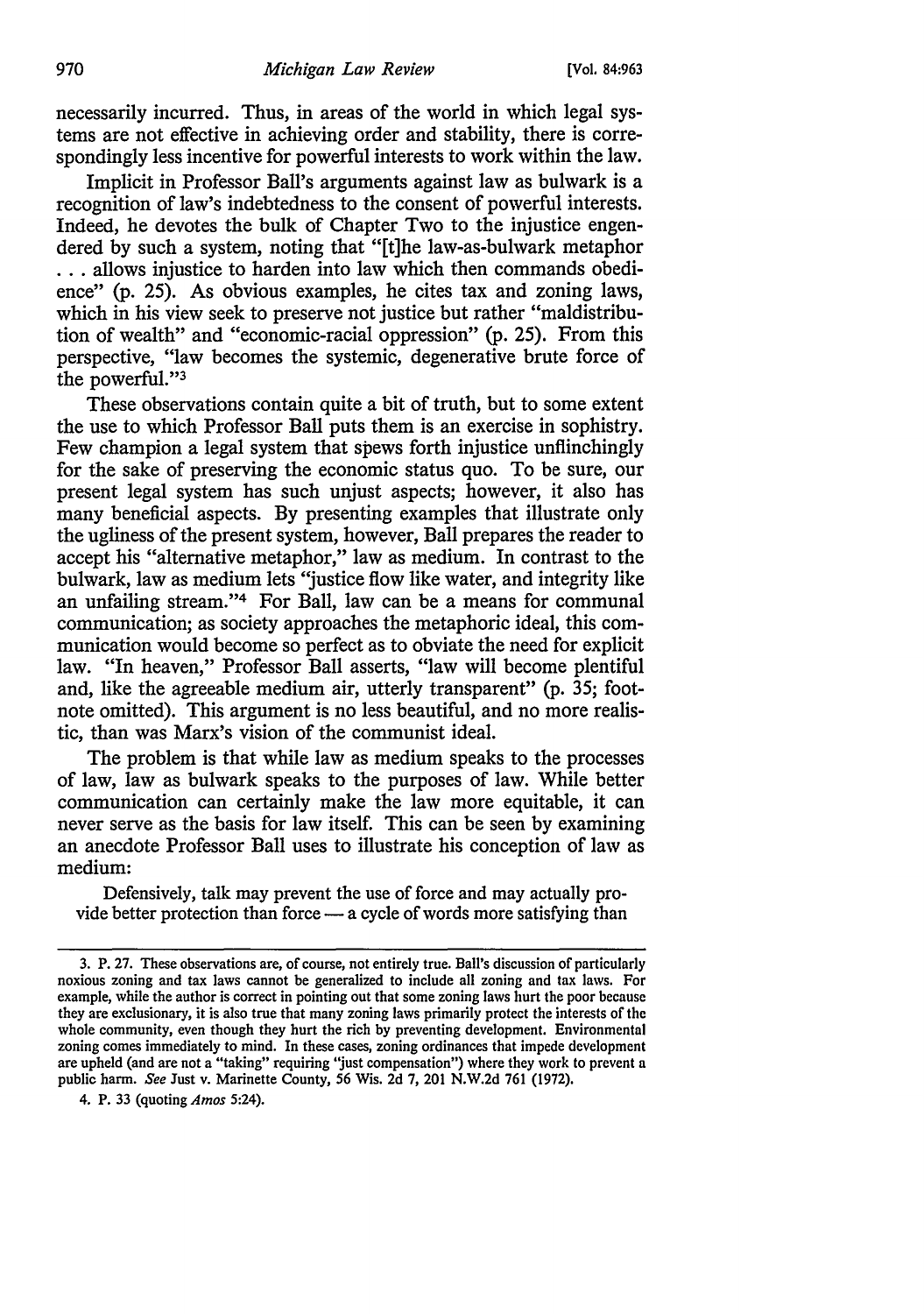a cycle of vengeance. I once visited in a Maine summer home built by a person whom experience had taught that the casement windows in such a place could never be completely sealed against rainstorms blowing in from the Atlantic. He had devised a means for both accepting the inevitable and simultaneously protecting the interior from water damage. Fixed to the inside wall under each window ... were small lead troughs he had fashioned.... The apparatus caught and returned the vagrant, invading runnels of rain that blew in. It was a fit defensive works. For protection we may not need law-enforcement officers and uniformed troops. We do need ingenious plumbers and gutterers ... who keep the flow going. [pp. 31-32; footnote omitted]

While the imagery in this passage is certainly alluring, its implications for law enforcement are obviously unrealistic within the context of our society. Is Ball to be understood as saying that instead of trying to punish the criminal, we should concentrate on adapting victims to the effects of crime? Enhanced communication and understanding between individuals can certainly help make law more responsive, but as this example illustrates, it is a woefully inadequate substitute for the many practical roles that law as bulwark fills.

Related problems engendered by the metaphor/reality dichotomy present themselves quite apparently in Chapters Three, Four, and Five, in which the author examines the use of law as medium in the context of the law of the sea and coast. Chapter Three opens with a discussion of the development of the doctrine of "Mare Liberum" freedom of the seas. Initiated by Hugo Grotius in the seventeenth century, this doctrine holds great superficial allure for proponents of law as medium. After all, as Professor Ball notes, "[i]n the economy of God, according to Grotius, no nation has been supplied with all the necessities of life. Human fellowship is thereby engendered through mutual needs and dispersed resources" (p. 39). Unfortunately, as Ball notes, "Grotius's arguments for the freedom of the seas were a piece of advocacy undertaken on behalf of a nationalistic client for commercial effect" (p. 43). Grotius wrote not as a prophet, but as an advocate for his client, the Dutch East India Company.

Similarly, over three and one-half centuries later, the third United Nations Conference on the Law of the Sea (UNCLOS III) - for all of its very real advances in enhancing cooperation among nations — still, in Ball's words, "constitutes an accommodation to capitalism" (p. 55). UNCLOS III not only produced the International Seabed Authority (a unique organ designed to share among all nations the riches of the seas), but it also made effective use of innovative negotiating rules which stressed consensus rather than antagonism.<sup>5</sup> Nevertheless, even

*<sup>5.</sup>* The tenor of the UNCLOS III negotiations has received considerable attention in legal periodicals. For a particularly interesting account of the Canadian ambassador's experiences, see Beesley, *The Negotiating Strategy of UNCLOS III: Developing and Developed Countries as Partners* - *A Pattern for Future Multilateral International Conferences?,* 46 LAW & CONTEMP. PROBS. 183 (1983).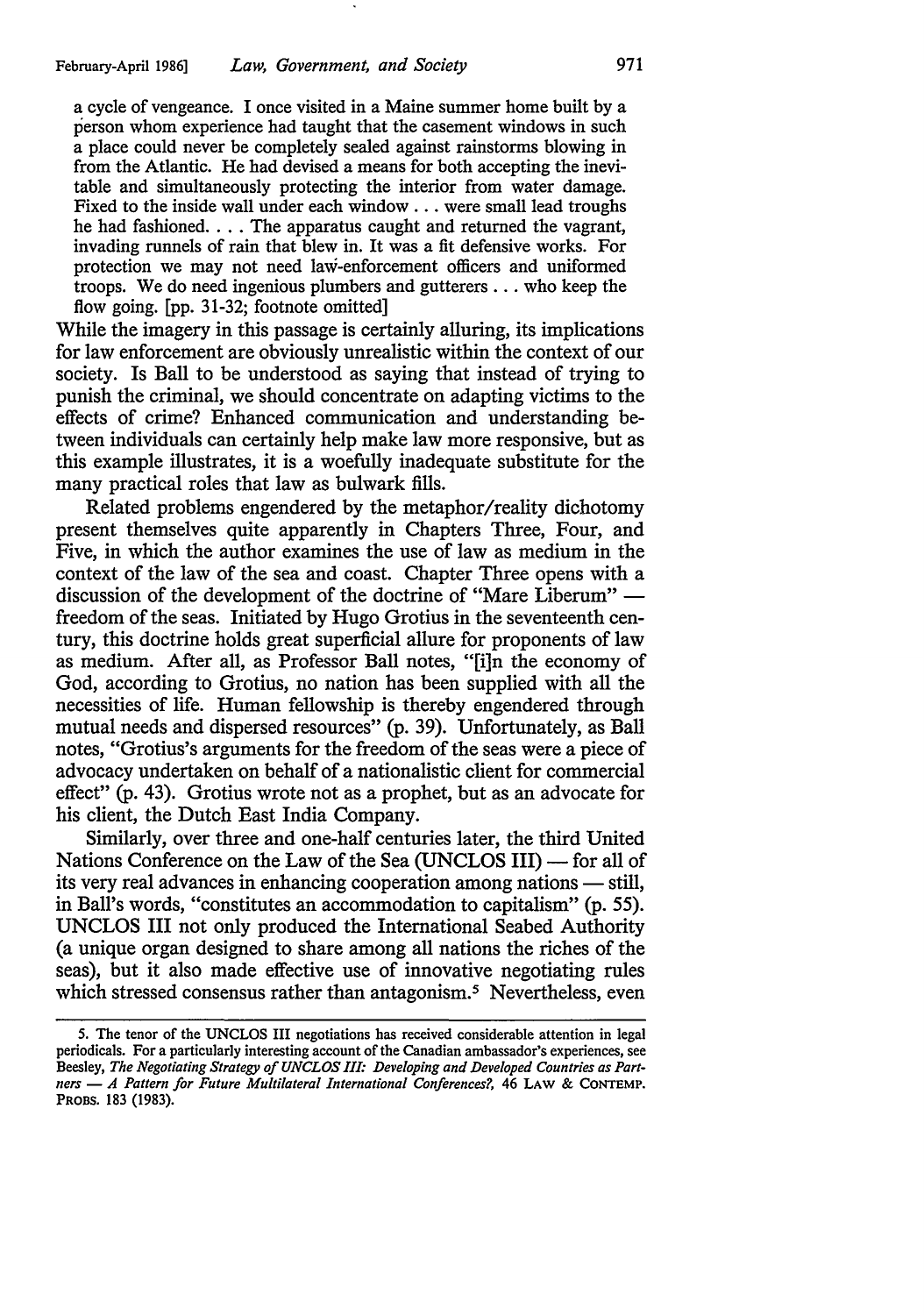this noble effort to create community-oriented law depended upon the consent of the powerful, a fact that was underscored when the United States abruptly refused to sign the treaty after the negotiations were completed. While the world had produced a treaty that arguably was the most effective use to date of law as medium, its effectiveness was largely emasculated by the noncooperation of a powerful nation looking out for what it perceived to be its own best interests.

In Chapter Four, Ball concentrates on examining the systems that the United States government has employed in various regulatory matters — particularly in leasing the Continental Shelf for oil exploration. As the author perceptively notes, the permit-approval process has come to encompass far more than mere technical evaluation. As controversies about offshore leasing become more heated, and as Congress finds itself less willing (or able) to choose from among competing interests, administrative agencies (and the permit-approval system that they oversee) become political forums in which groups can have their say. The "former cozy system involving only oilmen and the Secretary of the Interior" (p. 83) is a thing of the past, and such devices as "the environmental impact statement together with judicial review" (p. 83) have taken its place.

To be sure, this system has had the desirable effect of more fully representing adverse interests in the political process. However, as Ball once again realizes, this enhanced medium can do little to change the ultimate position of the powerless in society. In discussing the endangered lifestyle of native Alaskans, he notes that: "If the viability of an indigenous people is to be balanced against the existence of the oil industry and American demand for oil, the people will not win. . . . For federalism to have meaning and to survive, it cannot consign any powerless minority's survival to a balancing test" (p. 90). Interestingly, taken to its logical extreme, this argument actually supports the proposition that, where the minority is outgunned, law as bulwark may do more to help the powerless than law as medium. If a minority gains a voice through the hearing process (law as medium), its voice means little if it is easily overwhelmed by the majority so as merely to legitimate the majority's designs. On the other hand, real protection for the native Alaskans could be accomplished by direct grants of autonomy and protection (law as bulwark). Powerful interests would, of course, be motivated to make such grants not by altruism, but rather by a pragmatic realization that they will gain from the increased order and stability that result from such actions. Thus, while elements of the law-as-medium metaphor would be useful in revealing the problems of weaker interests, any real satisfaction of their concerns must arise from the bulwark.

Professor Ball's fifth chapter extends his concern for the protection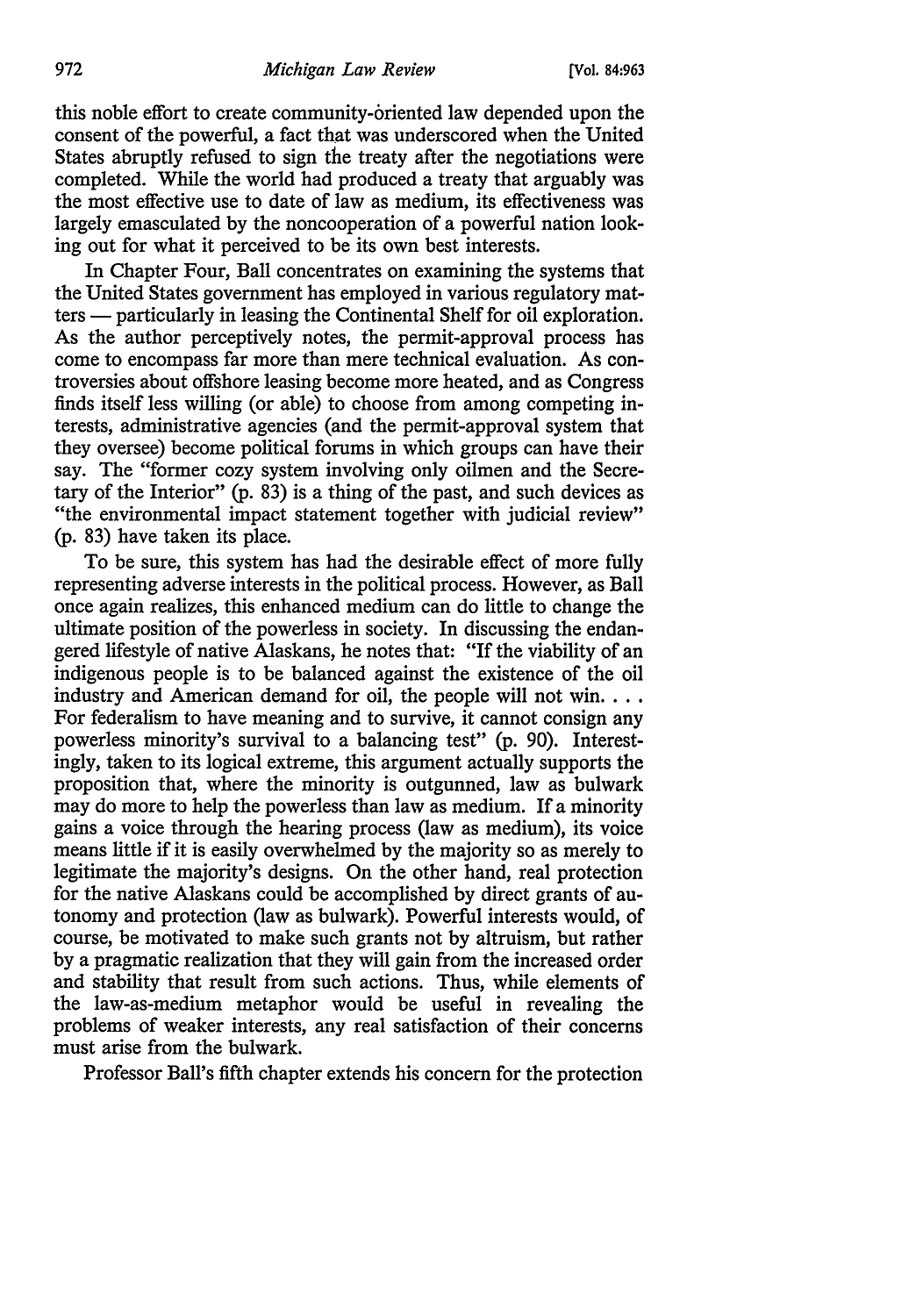of the powerless to the regulation of coastlands under state law. Quite correctly, he points out that the relatively unrestrained private development of coastal properties has led, in many cases, to waste and destruction. The real losers in this system are those who have absolutely no voice — future generations. Professor Ball notes that law as medium has already been used to address this problem through the "public trust" doctrine. Under this elegantly simple system, private ownership of coastal property can only extend to the high-tide line, and any "[a]ctivities on private property that have impacts below the high-tide line may require permits and public hearings" (pp. 116-17).

Of course, it must be remembered that any permit system has limitations; there is no assurance that such a system (utilizing law as medium) will not serve merely to legitimate the plans of powerful interests. But the public trust doctrine is most interesting for the use to which it puts law as medium. The doctrine utilizes law as medium as an adjunct to, not a replacement for, law as bulwark. This plan does not abolish private property rights, but merely confines them within new boundaries (an extension of the bulwark) that mark the beginning of a public trust. It is in this context that the idea of law as medium can be most useful. In such an arrangement, private property rights would still be protected to the extent necessary to achieve consent of the powers that be, while in the most environmentally sensitive areas of the shoreline, elements of law as medium could be productively used to give a voice to unrepresented (or very weak) interests. It must again be emphasized, however, that law as medium is not doing away with the bulwark here. In fact, the public trust *depends* upon the creation of new boundaries; that is, law as medium can make the legal *process* work more effectively, but the law's *purposes* (here, to allocate property rights) remain the same, delineated by the competing interests that make up the conception of law as bulwark.

Ball's digression into the fanciful utopian "Peaceable Kingdom" in Chapter Six is not only disappointing, but also unproductive for the legal reader.6 The legal issues posed by the problems of the sea and coast, as Ball demonstrates, provide fertile ground for attempts to make the law more responsive to the needs of the powerless. Although completely replacing "law as bulwark" with "law as me-

P. 129 (footnote omitted).

<sup>6.</sup> Professor Ball is a former theology student, and it must be pointed out that his description of "The Peaceable Kingdom" is so laden with theological and expressly religious musings as to be all but inaccessible to the average reader in some passages. The following is a good example of Ball's use of religion to underscore his call for a more community-oriented role for law:

The penultimate always verges toward the ultimate. In fact we know what is penultimate only from the ultimate, which is immediately present. The kingdom of God, or the presence of God, occurs and is always about to occur at the center. It is always at hand in the specific, present form of the neighbor. To be directed toward the coming of Christ is to be directed by the neighbor. Natural life is an expectant political life, one lived in a nexus of responsibility for others and with others.